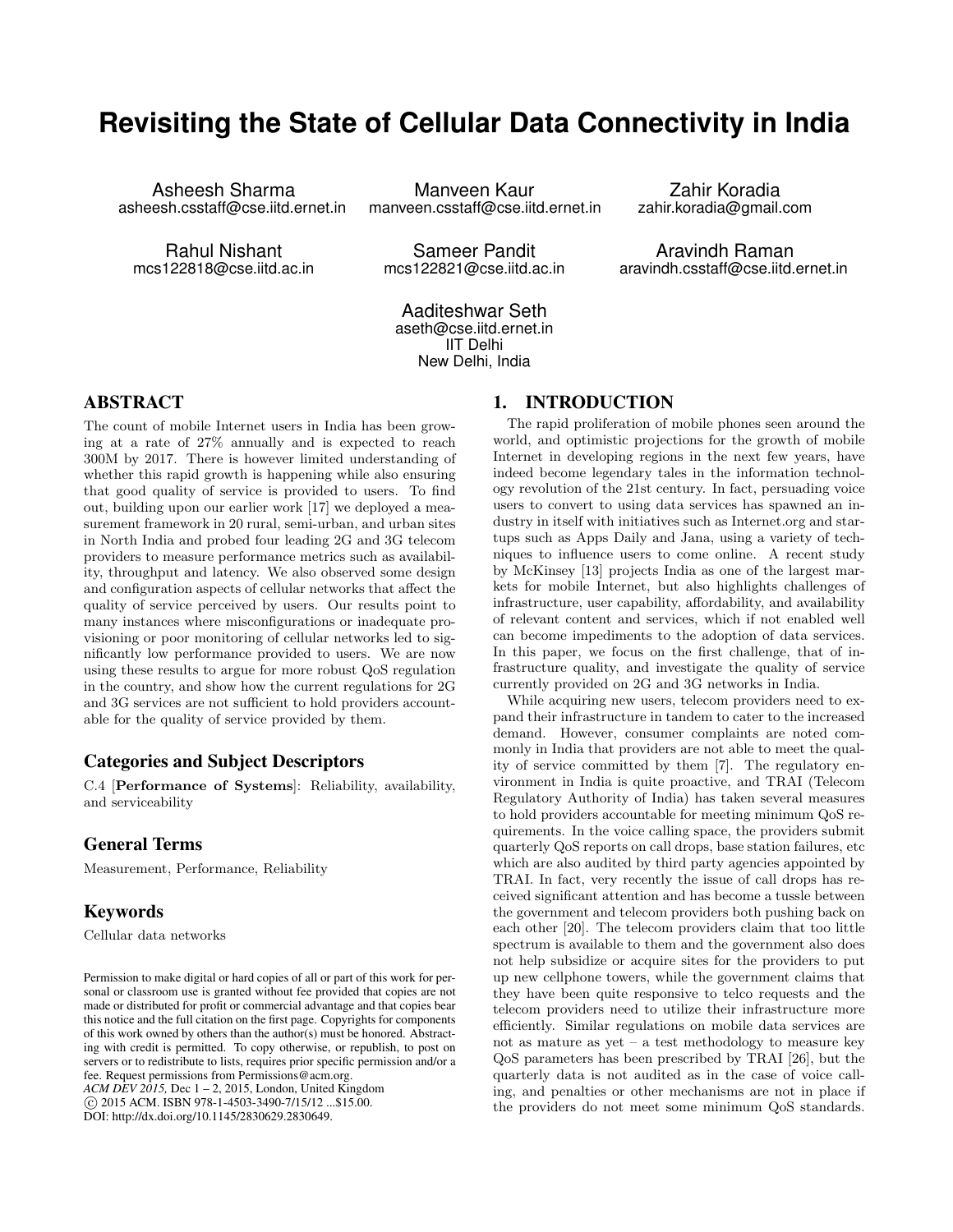A consultation was organized by TRAI recently to discuss whether minimum QoS guarantees for mobile data should be mandated or not [27], and the providers reverted with an argument that any guarantees for 2G or 3G would be hard to ensure because of user mobility, and also linked it with the net neutrality argument in some manner [1].

In this paper, we make an effort to strengthen the argument for having more robust QoS regulations for 2G and 3G services in India. We do this by collecting performance data on throughput, latency, and availability from 20 sites in rural, semi-urban, and urban areas in North India, and give concrete evidence that the QoS provided differs considerably from advertised values, and is widely different in different locations. We then compare these measured values with data reported by the providers to TRAI, and show that the values differ substantially and that more realistic test environments should be mandated by TRAI to mimic the actual user experience with cellular data services. We also show through two examples that better infrastructure monitoring and more careful network configurations can help improve the QoS even with the current infrastructure – providers who have configured smaller buffer sizes in their network elements are able to provide better latency, and similarly providers who have configured less reactive switching between 2G and 3G are able to avoid certain detrimental interactions with the higher layer TCP protocol that impacts the final throughput achieved. Overall, we highlight the need for telecom providers to manage their networks more efficiently and provide better QoS to consumers, who currently do not seem to be getting the service to which they are entitled. As part of a larger effort in this project, we have partnered with a consumer rights organization to now take these findings to TRAI and other regulatory bodies, and push for urgent revisions on QoS regulation in the country.

## 2. RELATED WORK

In terms of methodology, our work comes closest to that of tools like Netalyzer [18] and research on largescale measurement of broadband networks [23, 19, 2, 8, 10], all of which have highlighted the need to understand network conditions from the end user's point of view. Users are impacted by policies and capacity provisioning of edge ISPs with aspects like buffer sizes and traffic shaping having a significant impact on the QoS experienced by the users. Our measurement architecture is similar to Netalyzer, and we have also borrowed several techniques from these papers to probe firewalls, caching, etc reported in our earlier research [17]. Similar work of largescale probing of the network edge is however not common in the cellular data connectivity space. Cellular network measurement research has actively covered TCP behavior on cellular networks [14, 12, 4, 5], and has also seen interest in understanding hardware characteristics such as the radio wake up latency and scheduling policies [3, 9, 21, 25] with the broad objective to tweak protocols so as to obtain better performance on cellular data networks. Our own focus in this paper is not on network protocol modifications to get better performance, but to conduct measurements on 2G and 3G networks in the developing region context of India to understand the current state of QoS experienced by the users. Our goal is to specifically use the measurements to reason about appropriate regulatory mechanisms that can help ensure that telecom providers will work towards better quality of service provisioning for the users.

A similar focus on using measurements to push for stronger regulatory mechanisms is also seen in [24] where it is proposed that providers should publish a "nutrition label" with details about the QoS provided by them, just like how it is mandatory for packaged food items to carry information about their ingredients and nutrition levels. Although telecom providers in India do disclose this information to TRAI which is published on the TRAI website, it is arguable that many consumers may not know about it or consult the website, and therefore a nutrition label like disclosure will help improve consumer awareness. We have included this proposal in our recommendations to TRAI. Another example in more mature regulatory environments as in the United States, is the federal appointed agency Sam Knows [16] which maintains thousands of broadband gateways installed in consumer homes around the country, and collects measurements from these devices to get controlled yet unbiased measurements directly from the end-users. This is another recommendation we have made to TRAI. Our work is therefore taking network performance research and situating it in the context of consumer rights, to lobby for stronger quality of service regulatory mechanisms.

Much of the works cited above conducted measurements in the developed parts of the world. Developing regions are likely to exhibit interesting characteristics though, and several researchers have worked in this context. [15] profiled Internet usage in a small community in Zambia which got its backhaul connectivity through a low bandwidth satellite link, but with fast wireless meshes within the community. It revealed the need for efficient caching and peer to peer solutions to keep the traffic local. [29] conducted measurements in Ghana and found that due to a lack of server infrastructure locally, complex web pages which involved multiple redirections and DNS resolutions led to very high latencies for web browsing. [6] measured broadband and mobile Internet performance in South Africa, and arrived at a similar conclusion that the lack of inter-connectivity between ISPs and distance of the content from the users, led to poor performance and reliability. Our work is along similar directions, of conducting measurements in a developing region. We too draw attention to the degree of connectivity between ISPs and peering with CDNs, along with keeping a focus also on the quality of network configuration and monitoring by different telecom providers in India.

## 3. METHODOLOGY

As reported in an earlier paper [17], during 2013 we collected 2G and 3G measurements from 7 rural and urban locations, having probed each location for a period of at least 3 months. We have since then repeated the measurement exercise in more locations, bringing the count of the total number of rural and semi-urban sites probed to 15, and urban sites to 5. The methodology followed was the same as in our earlier work. We wrote a measurement suite on Linux based Netbooks which were placed at these sites, and were configured to run tests to measure the throughput, latency, availability, etc of 2G and 3G connections provided by different telecom providers. On each Netbook, we attached three Huawei USB modems to be able to probe three different telecom providers simultaneously.

We leveraged our existing relationship with several social enterprises and NGOs, to identify sites where we could safely place our equipment for a long stretch of time over several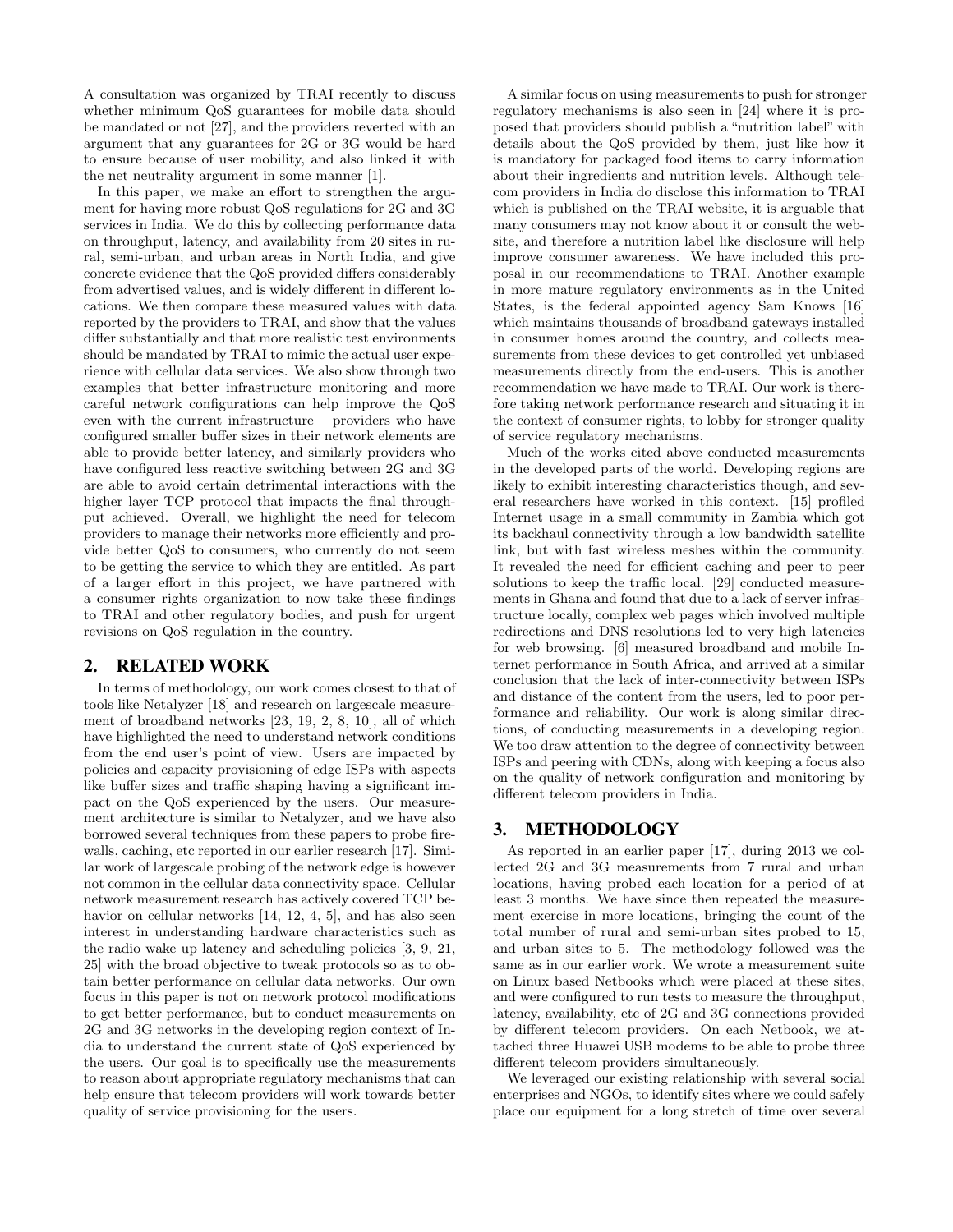months, and also refer to local staff members working out of these locations to check or restart the Netbooks if required. With help from the organizations PRADAN and Vikas Samvad, we identified 11 sites in the state of Madhya Pradesh, which were either local offices of these organizations or the homes of their staff members and volunteers. Similarly, with help from the social enterprises Air Jaldi and Gram Vaani, we identified 5 sites in the state of Jharkhand. 3 sites were used in the state of Rajasthan which were homes of family members of some of the authors of this paper. Finally, 1 site was in Delhi out of our lab itself. For all sites, the SIM cards for the 2G and 3G connections were procured locally, and only those providers were probed which steadily gave a high signal strength of at least 20 ASU at the sites. Wherever 3G services were available, we probed both 3G and 2G performance. Note that 3G services are however available only in urban and semi-urban areas, therefore 2G measurements prevail in our dataset. This is reflective of the adoption of 3G services in the country, which was approximately half of 2G adoption during the time we conducted the tests.

The choice of using Netbooks was primarily motivated because of the long battery life of commodity Netbooks, so that the deployments would not require any complex setup with UPSes or solar powered units to manage power failures. We however had to handle several other challenges, which often required strong support from the local staff or friends and family at these locations. One such challenge was that the 2G and 3G connections we bought locally were prepaid connections and hence had to be recharged periodically. We did build watchdogs on the Netbooks which would use AT commands to query the remaining usage quota on the connections, and according send us alert emails so that we could add money through APIs provided by prepaid recharge vendors. There however were several instances when the SIMs lost their validity and had to be replaced. Another challenge was that the USB modems would sometimes hang. Despite watchdogs which would attempt to first re-mount that particular USB modem, failing which the Netbook would be rebooted automatically once tests on other connections had completed, the only failsafe was to unplug and plug the modem for which we had to seek help of the local staff. Finally, due to disk failures or misconfigurations, and massive floods in one site in Madhya Pradesh, the Netbooks themselves had to be replaced at a few locations and required us to travel to the sites with replacements. For these reasons we could not use all the measurement data produced, and had to select for our analysis only those sites and providers for which we got long stretches of good quality data.

Table 1 summarizes the providers and access technologies we were able to probe successfully at the different locations. EDGE and UMTS are 2.5G and 3G technologies respectively belonging to the GSM family, and 1xRTT and EvDO are 2.5G and 3G technologies belonging to the CDMA family. For ease of exposition, we refer to EDGE and 1xRTT as 2G, and UMTS and EvDO as 3G technologies. Among the GSM based providers, we chose BSNL, Airtel and Idea which are among the largest providers in the country, and refer to them as  $G_1$ ,  $G_2$  and  $G_3$  respectively with the  $G$ meant to denote GSM. Reliance is the only operator providing CDMA based services, and we refer to it as  $C_1$  with the *C* meant to denote CDMA. Labels  $R_1$  to  $R_{11}$  refer to rural locations,  $S_1$  to  $S_4$  are semi-urban locations, and  $U_1$  to  $U_5$ are urban locations.

**Table 1: Measurement locations/service providers**

| $G_1$ | $G_2$                                                                                                                                                                                                                                            | $G_3$         | $C_1$      |
|-------|--------------------------------------------------------------------------------------------------------------------------------------------------------------------------------------------------------------------------------------------------|---------------|------------|
|       | (Airtel)                                                                                                                                                                                                                                         | (Idea)        | (Reliance) |
|       | <b>EDGE</b>                                                                                                                                                                                                                                      |               | 1xRTT      |
|       | <b>EDGE</b>                                                                                                                                                                                                                                      | EDGE          |            |
|       | <b>EDGE</b>                                                                                                                                                                                                                                      | <b>EDGE</b>   |            |
|       | <b>EDGE</b>                                                                                                                                                                                                                                      | <b>EDGE</b>   |            |
|       |                                                                                                                                                                                                                                                  |               | 1xRTT      |
|       |                                                                                                                                                                                                                                                  |               |            |
|       | <b>EDGE</b>                                                                                                                                                                                                                                      |               | 1xRTT      |
|       | <b>EDGE</b>                                                                                                                                                                                                                                      | EDCE          |            |
|       | UMTS                                                                                                                                                                                                                                             |               |            |
|       | UMTS                                                                                                                                                                                                                                             |               |            |
|       | <b>EDGE</b>                                                                                                                                                                                                                                      |               | 1xRTT      |
|       |                                                                                                                                                                                                                                                  |               |            |
|       | UMTS                                                                                                                                                                                                                                             | UMTS          |            |
|       |                                                                                                                                                                                                                                                  | $_{\rm EDGE}$ |            |
|       | EDGE                                                                                                                                                                                                                                             | UMTS          |            |
|       |                                                                                                                                                                                                                                                  |               | 1xRTT      |
|       | <b>UMTS</b>                                                                                                                                                                                                                                      | <b>EDGE</b>   |            |
|       | UMTS                                                                                                                                                                                                                                             | EDGE          |            |
|       | UMTS                                                                                                                                                                                                                                             |               |            |
|       | UMTS                                                                                                                                                                                                                                             | UMTS          |            |
|       | EDGE                                                                                                                                                                                                                                             | $_{\rm EDGE}$ | EVDO       |
|       | (BSNL)<br>EDGE<br>$_{\rm EDGE}$<br>$_{\rm EDGE}$<br>$_{\rm EDGE}$<br>$_{\rm EDGE}$<br>$_{\rm EDGE}$<br>EDGE<br>$_{\rm EDGE}$<br>EDGE<br>UMTS<br>$_{\rm EDGE}$<br>$_{\rm EDGE}$<br>$_{\rm EDGE}$<br>UMTS<br>UMTS<br>$_{\rm EDGE}$<br>UMTS<br>EDGE |               |            |

Figure 1 shows the key components of the measurement architecture we deployed. The Netbooks consult a control server to get a list of tests and test parameters to execute, and then run these tests such as upload and download iperfs to a different measurement server. Yet another data server is used to collect data from the Netbooks when they are not running the measurement tests. We used virtual machines hosted on Linode for the measurement and control servers, and a server at IIT Delhi as the data server. Interested readers are referred to our earlier paper [17] for more details and reasons behind our choice of this architecture.



**Figure 1: Measurement architecture. Solid lines test execution steps. Dashed lines show suite health monitoring components**

#### 4. QOS MEASUREMENT RESULTS

With the objective to understand the QoS provided by telecom providers, we probed three key metrics: availability, upload and download throughput, and latency, at all the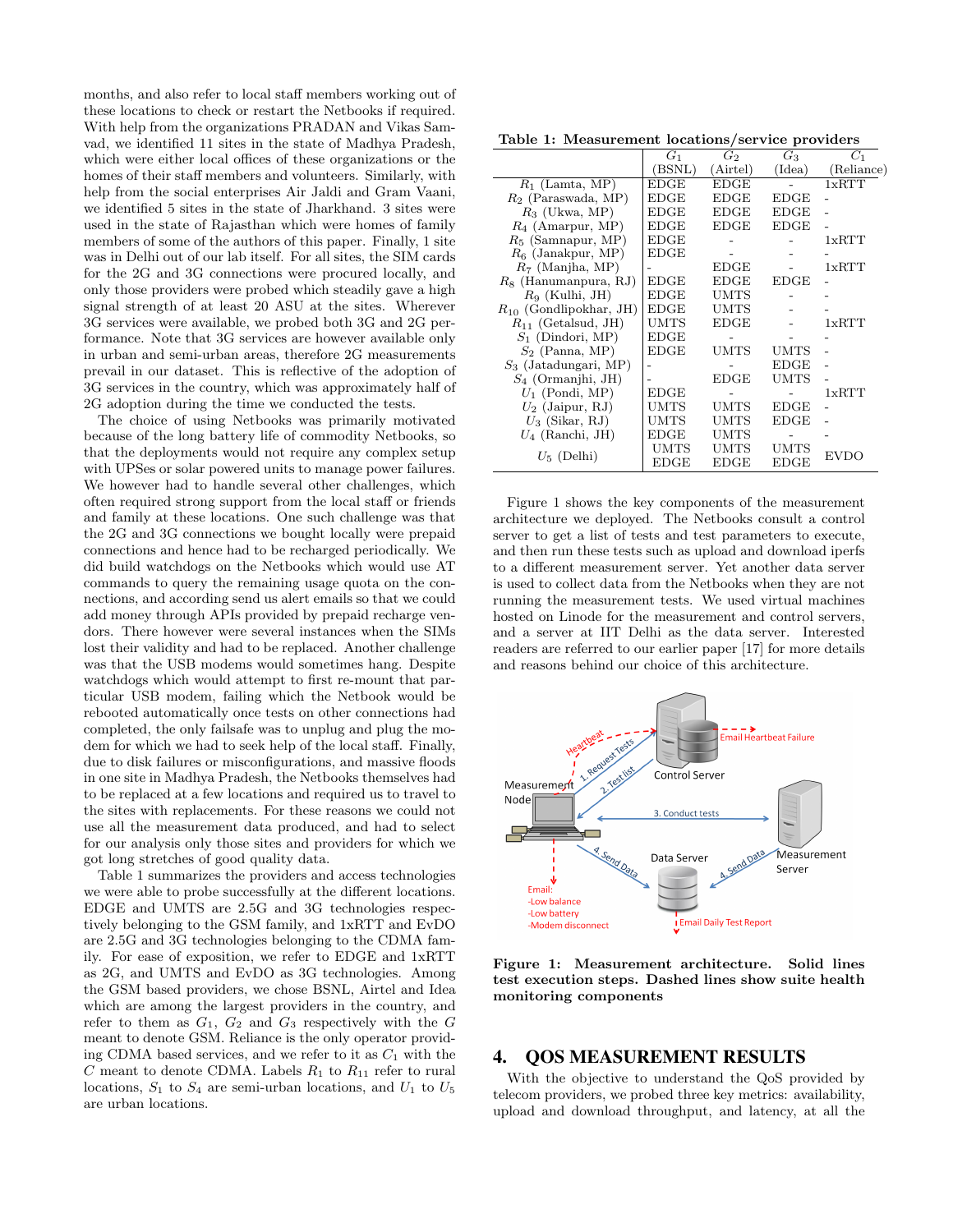measurement sites. We then compared this data with the values reported by telecom providers to TRAI.

## 4.1 Availability

For each service provider at each location, we evaluated the fraction of time for which connectivity was available. To do so we timestamped network connection and disconnection events reported by the USB modems during the time when the upload/download/latency experiments ran on the modems, and also noted any modem down times during this period when the modem was not responding and remounting attempts were being made by watchdog scripts. Using this we calculated the availability as:

$$
available ity = \frac{connected\_time}{(measurement\_duration - down\_time)}
$$

where *connected time* is the duration in seconds for which connectivity was available, *measurement duration* is the time for which experiments ran on the modems, and *down time* is the duration for which the USB modem may have been in a hung state. Figure 2 shows the availability of service providers across different locations. It is alarming that in some cases the availability is as low as 35%, which means that the modem was able to successfully remain connected to a base station for only 35% of the time for which it tried. Further, we notice that with the exception of  $C_1$ , availability is typically lower in rural and semi-urban locations than in urban locations. This is probably an artifact of misconfigurations or insufficient monitoring of rural cellular sites, some of which we bring to notice again in subsequent sections.



**Figure 2: Availability of service providers across rural and urban locations for 2G and 3G access**

#### 4.2 Throughput

We used long duration single threaded TCP tests with iperf on the uplink and curl on the downlink to measure the throughput. Figure 3 shows the 2G and 3G uplink/downlink throughput values. The observations are similar as for the availability data, that some providers like *G*<sup>3</sup> provide consistent performance, but there is a high degree of variability with other providers. We will also bring to notice apparent evidence of misconfiguration in subsequent sections where we show that TCP connections can actually get stalled for tens of seconds at times, thus affecting the throughput, and pointing towards the need for better monitoring and configuration of cellular sites.

What is also alarming is the extent to which the obtained throughput is often much lower than the values advertised by the service providers. Table 2 shows these advertised values. In fact, misleading advertising which promise speeds of "up to 14.4 Mbps" are common sites on wall paintings and billboards all across India, and the Supreme Court even challenged such advertisements [22]. TRAI needs to take note of misleading advertisements which are not only uncompetitive but also hinder the awareness of the consumers in terms of knowing what QoS are they actually entitled.

#### 4.3 Latency

We used ping and traceroute measurements to find the latency values to the first IP hop in the network, arguably the GGSN or the PDSN gateway in the cellular network. We also compared this to the end to end latency to the Linode measurement server, to understand what proportion of the latency is spent in the radio access network.



**Figure 4: RTT to the measurement server and cellular gateways**

Figure 4 shows the round trip latencies to the measurement server, and its sub-component to the gateway node in the network. It is interesting to note that providers like  $G_3$ are able to provide almost 3G like latencies on 2G connections, but other providers have much higher latencies and also show wide variations across different locations, again pointing towards different network configurations which probably cause these variations. We confirm this by measuring the buffer sizes on the downlink and uplink by sending a train of UDP packets and spotting the first packet which was lost. Figure 5 shows the buffer sizes, and we can observe that providers  $G_3$  and  $C_1$  with the smallest buffers are also the ones with the smallest latencies. Large buffers are known to lead to high latencies and the bufferbloat problem, where interactive flows suffer when co-existing with long flows [10]. We therefore argue that just more careful network configurations can alleviate several QoS problems, without any need to provision additional infrastructure.

Another observation from Figure 4 is that the latency beyond the gateway is also lower for  $G_3$  and  $C_1$ , indicating that these ISPs are likely to have better connectivity with

**Table 2: Throughput values advertised by service providers**

|             | 2G               | 2G       | 3G          | 3G          |
|-------------|------------------|----------|-------------|-------------|
|             | Uplink           | Downlink | Uplink      | Downlink    |
| $_{\rm C1}$ |                  | 20 Kbps  |             | 256 Kbps    |
| G1          | 144 Kbps         | 144 Kbps | 14 Mbps     | 14 Mbps     |
| ${\rm G}2$  | $\vert$ 256 Kbps | 256 Kbps | $21.1$ Mbps | $21.1$ Mbps |
| G3          | $236$ Kbps       | 236 Kbps | 5.7 Mbps    | 21 Mbps     |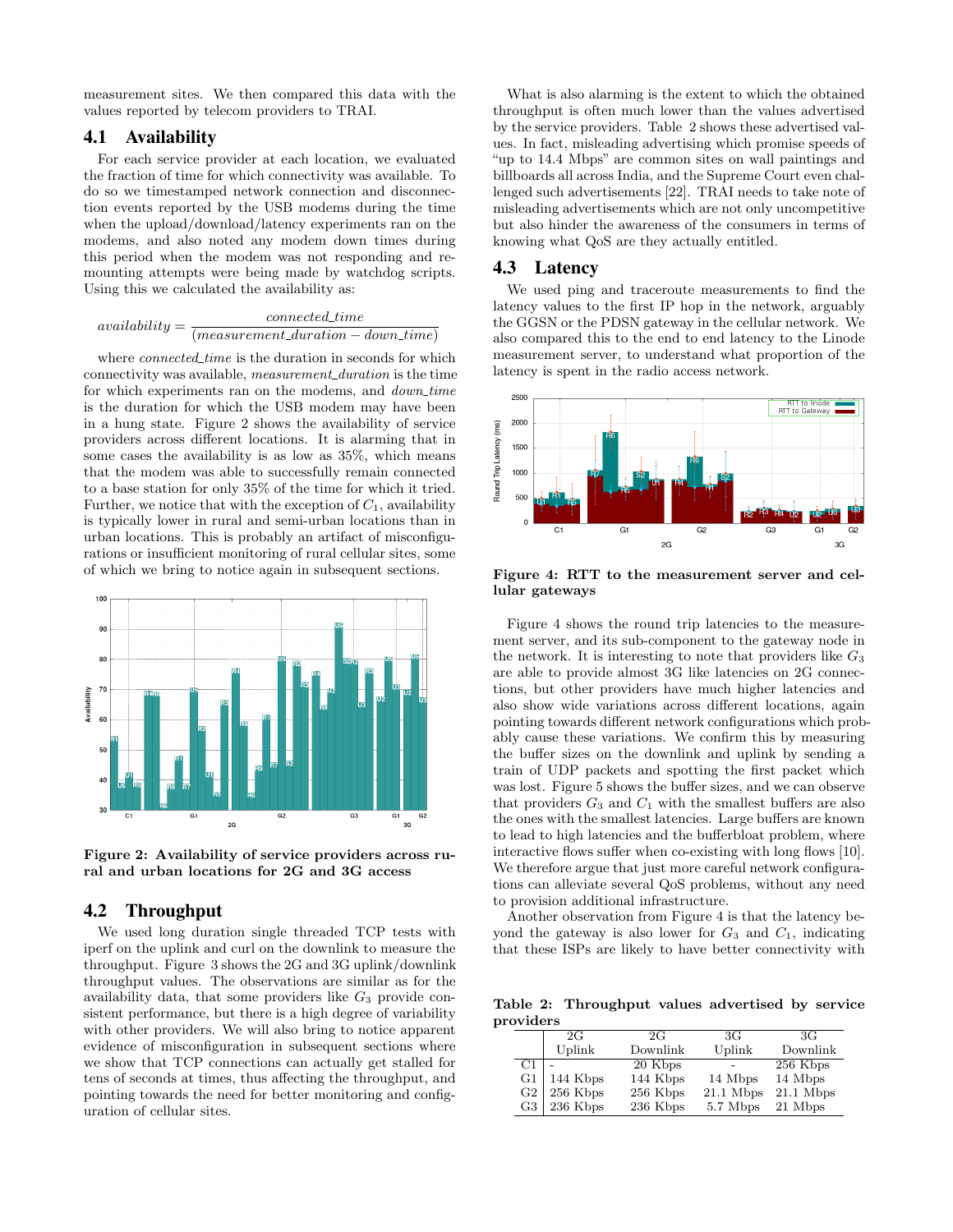

**Figure 3: Measured throughput values across various locations and service providers**



**Figure 5: Uplink and downlink buffer sizes (KB)**

the rest of the Internet. We explore this in greater detail in subsequent sections when we look at inter ISP connectivity.

## 4.4 Comparison with TRAI reported values

TRAI releases a quarterly report on the quality of service provided in different states for cellular data services [28]. These are self reported values by the telecom providers, based on a test methodology specified by TRAI [26]. On the surface the test methodology looks similar to our own, where TRAI specifies the file size and number of tries for upload and download to measure throughput, and the use of ping to find latencies. The tests however are actually conducted in a controlled environment most likely from network elements located deeper inside the radio access network which does not accurately mimic the real world environment that users actually experience. Table 3 shows the data from the TRAI report for the service provider Airtel  $(G_2)$ , and compares it with the parameters as measured by us during the same period. Broadly, the throughput values are of the same order, the latency values measured by us are quite higher, but the greatest difference is in the availability values where the provider actually reports 100% availability in most cases!

The takeaways therefore from a QoS regulation standpoint is for TRAI to mandate more realistic environments for providers to conduct network tests, or to depute third party agencies such as Sam Knows in the United States to report measurements collected from actual user devices [16]. These measures would bring more data to the public domain and thus draw attention to the widely different QoS provided in different locations by different providers. Proposals such as nutrition labels [24] could also help empower consumers by making them more aware of the QoS to expect and then use the information to make better choices when buying data plans. However, unless TRAI does not mandate some minimum QoS standards to which providers can be held accountable, or the published information is not made available to consumers easily to be able to exercise their choice in selecting providers, even these stronger regulatory measures may arguably not yield much benefits. We therefore believe that TRAI should continue to mount pressure on the providers to manage their networks better since our data indicates that just careful network configurations alone can help to a significant extent.

## 5. NETWORK CONNECTIVITY

We next explore inter-ISP connectivity and CDN linkages of cellular providers because these aspects influence the quality of service perceived by users [29, 6].

We start with listing some common CDN providers, and then use traceroute and the RIPE database to chalk out AS hops to these CDN networks from the four cellular providers probed by us. Figure 6 shows the consolidated AS map. We can see from the map that Bharti Airtel and Tata Communications (which acquired a controlling stake in the state owned VSNL network in 2002 [11]) hold dominant positions in providing backbone connectivity for India with the rest of the world. We also interestingly find that providers like *G*<sup>3</sup>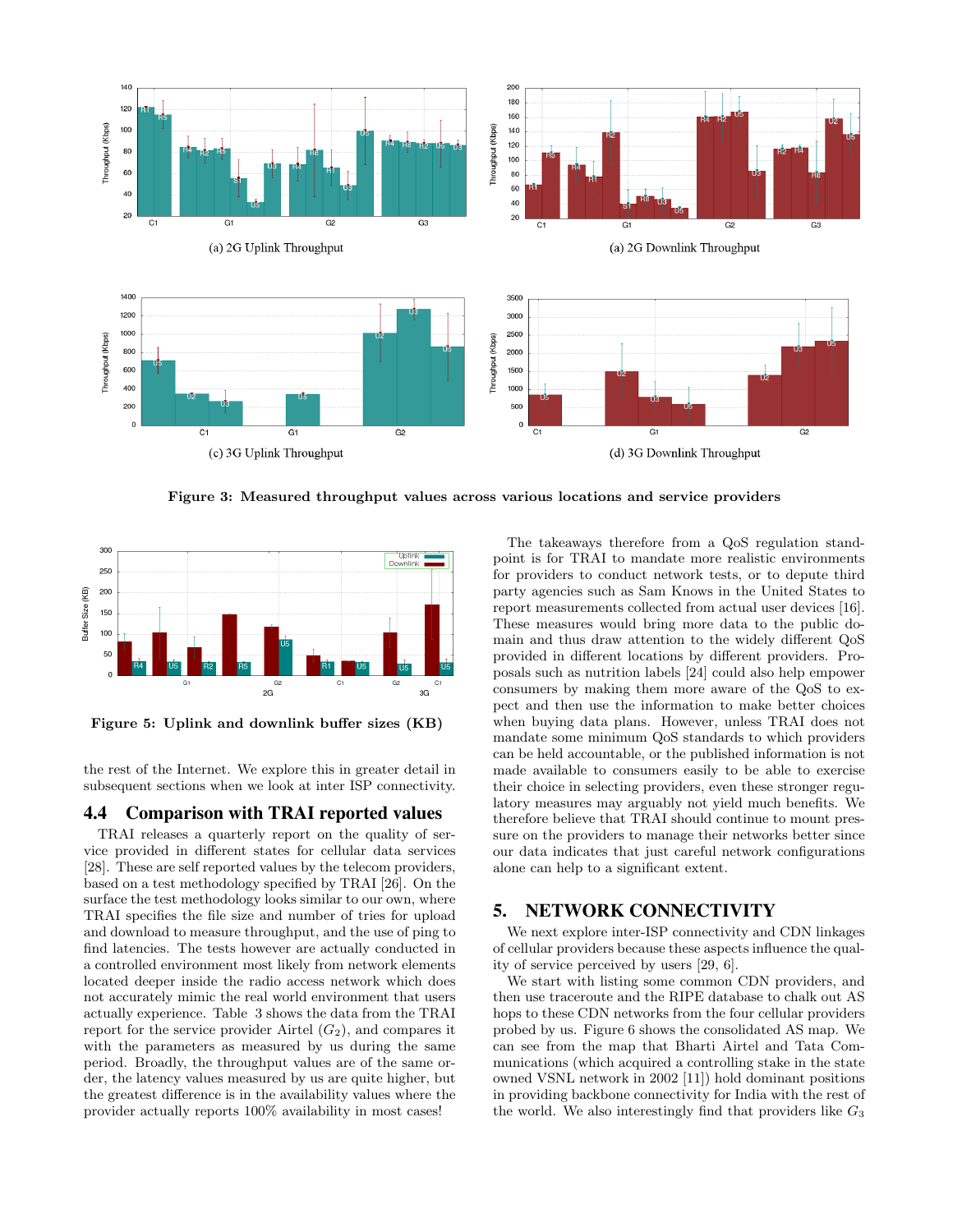| Location |    | Observed Values     |                   |                    | TRAI Values         |                   |                |
|----------|----|---------------------|-------------------|--------------------|---------------------|-------------------|----------------|
|          |    | Availability $(\%)$ | Throughput (kbps) | Latency $(ms)$     | Availability $(\%)$ | Throughput (kbps) | Latency $(ms)$ |
| RJ       | 2G | 59.49               | 131.02            | 308.45             | 100                 | 116.5             | 206.3          |
|          | 3G | $69.73 - 71.58$     | 1394.03-2187.13   | $128.84 - 256.89$  | 100                 | 2476.3            | 191.8          |
| JН       | 2G | $41.97 - 57.64$     |                   | $453.85 - 1040.75$ | 100                 | 199.7             | 244.8          |
|          | 3G |                     |                   |                    | 100                 | 3485.2            | 64             |
| MP       | 2G | $36.37 - 80.17$     | $85.89 - 160.72$  | $405.16 - 936.45$  | 99.83               | 131.8             | 119            |
|          | 3G | 73.66               | 907.80            | 476.57             |                     |                   |                |
| Delhi    | 2G | 81.44               | 167.82            | 310.58             | 100                 | 130.2             | 173.3          |
|          | 3G | 91.69               | 2332.25           | 540.41             |                     | 2369.4            | 80.4           |

**Table 3: Comparison of performance metrics observed by us with TRAI reported values by service providers**

(Idea Cellular) do not own any backbone links of their own, but use service from *G*<sup>2</sup> (Bharti Airtel) and other providers, and are still able to provide better latency values.

It it also clear that the telecom providers are well networked with CDNs. Akamai has its servers located in all the provider networks except Idea. Most providers also peer directly with many CDN providers, showing that they are cognizant of the benefits of CDNs. To study this further, and to see implications of the AS connectivity on the quality of experience for web browsing, we measure the page load times for several webpages accessed from different providers.



**Figure 6: AS map for inter-ISP connectivity**

Page load time is certainly not the best or the only metric to assess the quality of experience for web browsing, but we chose it as a first step which could be executed easily. We used the Selenium browser automation framework with the Chrome driver on the Netbooks, to probe a number of different websites and collect HAR traces which could be analyzed to find the page load times and other HTTP dynamics. We ran this test in New Delhi for different categories of websites including news websites, government websites, and e-commerce websites. The websites were chosen carefully as those which use a CDN provider to serve at least 80% of their content, and those which do not use CDNs at all. We also ensured that the websites we selected had similar cumulative page sizes of between 2-3MB.

Figures 7 (a) and (b) show page load times for webpages that do not use CDN providers to host their content, and Figures 7 (c) and (d) show page load times for webpages that do use CDNs. Tables 4 and 5 gives the list of webpages probed. A comparison for webpages with and without CDNs shows that with 2G access technology, the page load times are better by almost 50% when using CDNs, and with 3G access technology they are almost 25% better. The second observation is that irrespective of whether or not CDNs are used, *G*<sup>2</sup> (Airtel) consistently gives the best page load times followed by  $G_3$  (Idea), and  $G_1$  (BSNL) gives the worst. Since most of the CDN using websites we probed use Akamai, Airtel was able to do quite well thanks to its close linkage with Akamai. BSNL however despite its close linkage has a poorly configured network, and is not able to utilize its CDN linkages. This clearly shows that network configuration and connectivity both have important implications on the quality of experience that providers can ensure to their users.

We also advocate that a crowdsourcing platform which collects such QoE parameters for different websites and telecom providers, across locations, can help consumers make better choices when buying data plans. This would in turn usher more competition between the providers. TRAI itself could host such a platform, or help create a platform run by neutral agencies.

**Table 4: Pageload time for websites without CDN**

| Website alias                                     | Page<br>alias  |
|---------------------------------------------------|----------------|
| http://www.ibps.in/                               | W1             |
| http://www.incredibleindia.org/en/                | W2             |
| http://india.gov.in/                              | W3             |
| https://www.irctc.co.in/eticketing/loginHome.jsf/ | W <sub>4</sub> |
| http://www.kerala.gov.in/                         | W <sub>5</sub> |
| https://www.maharashtra.gov.in/                   | W6             |
| https://morth.eproc.in/ProductMORTH/publicDas/    | W7             |
| http://www.odisha.gov.in/portal/default.asp/      | W8             |
| https://www.sbi.co.in/                            | W9             |
| http://www.tn.gov.in/                             | W10            |

# 6. CONNECTION STALLS

In our earlier work [17] we reported a curious observation that large file downloads on TCP would sometimes stall for long periods of time of up to tens of seconds. During these stall events, a lost packet would result in multiple timeouts and get retransmitted repeatedly. However, unlike regular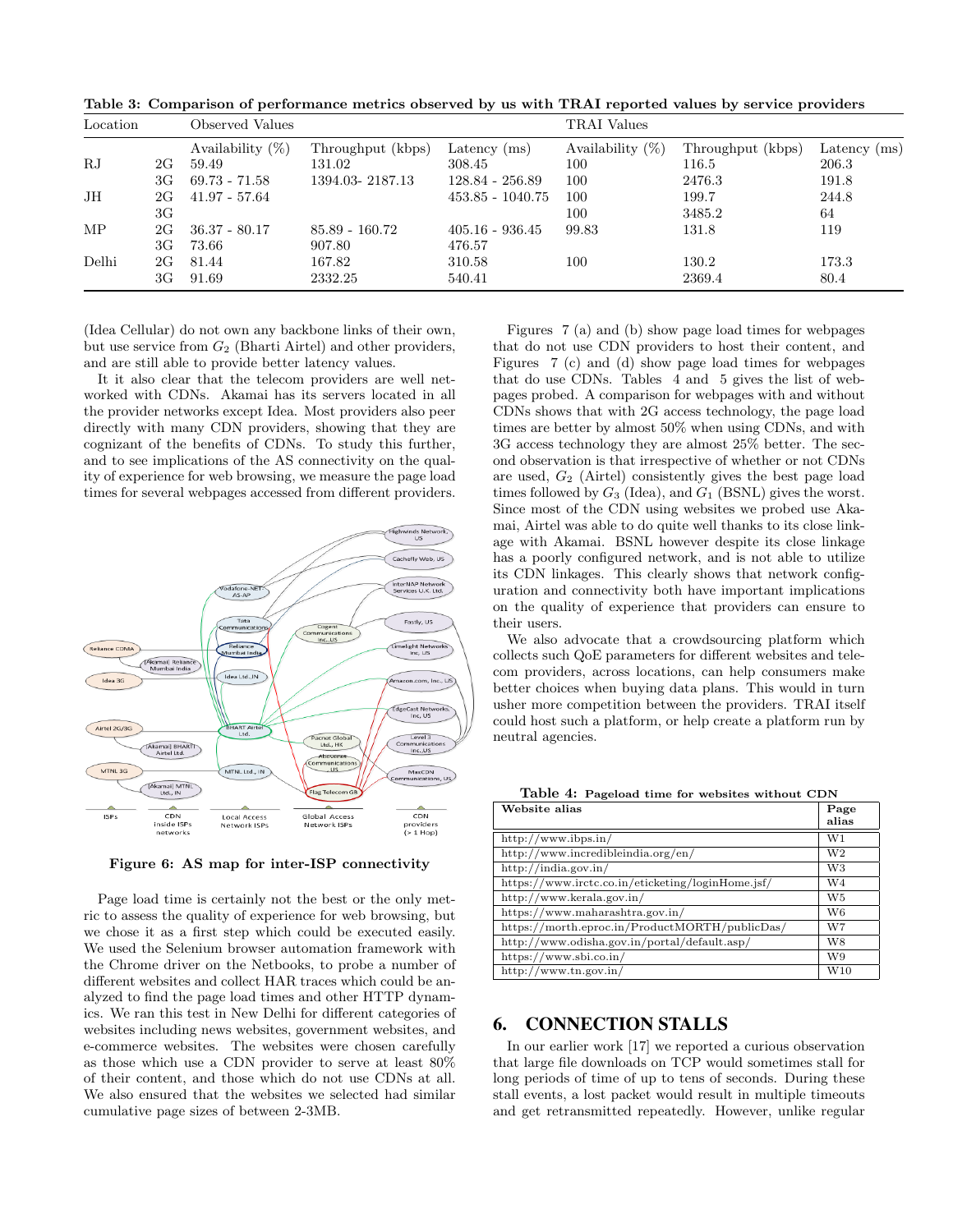





**Figure 7: Comparison of Page Load times for websites using and non using CDN services**

| Table 5: Pageload time for websites with CDN |                |            |  |
|----------------------------------------------|----------------|------------|--|
| Website alias                                | Page           | <b>CDN</b> |  |
|                                              | alias          | provider   |  |
| http://timesofindia.indiatimes.com/          | W1             | Akamai     |  |
| http://www.espncricinfo.com/                 | W <sub>2</sub> | Akamai     |  |
| http://www.bbc.com/bbc/                      | W3             | Fastly     |  |
| http://www.bostonmagazine.com/               | W4             | Internap   |  |
| http://www.news.com.au/news/                 | W5             | Akamai     |  |
| http://www.yatra.com/yatra/                  | W6             | Akamai     |  |

timeout situations where all packets following the lost packet are also lost and later retransmitted, in this case the packets were not lost but would sit in some buffers along the way and eventually reach the receiver without requiring any retransmissions. We found that the occurrence of these stalls was quite frequent in some locations and detrimental for performance because they would cause the entire TCP connection to pause and later initiate a slow start. We validated earlier that the stalls were not an artifact of the modem, or the server, or due to any middleboxes that might be buffering out of order packets, and we had not been able to satisfactorily explain the phenomenon. We now have an answer and it has to do with device and network configurations which cause the USB modems to search for other networks periodically, and thereby temporarily suspend data transfer – the signal strength drops to zero and a new connection has to be initiated after the search procedure is over. Since this happens more in some sites than others, it again points towards

configuration problems that lead to such events.



**Figure 8: Example of a stall event**

Figure 8 shows such a stall event on the sender side trace. The signal strength at the receiver is also plotted on the same graph. We can see that when acknowledgements are not received after time 232, the first unacked packet is retransmitted twice during timeout events, and finally when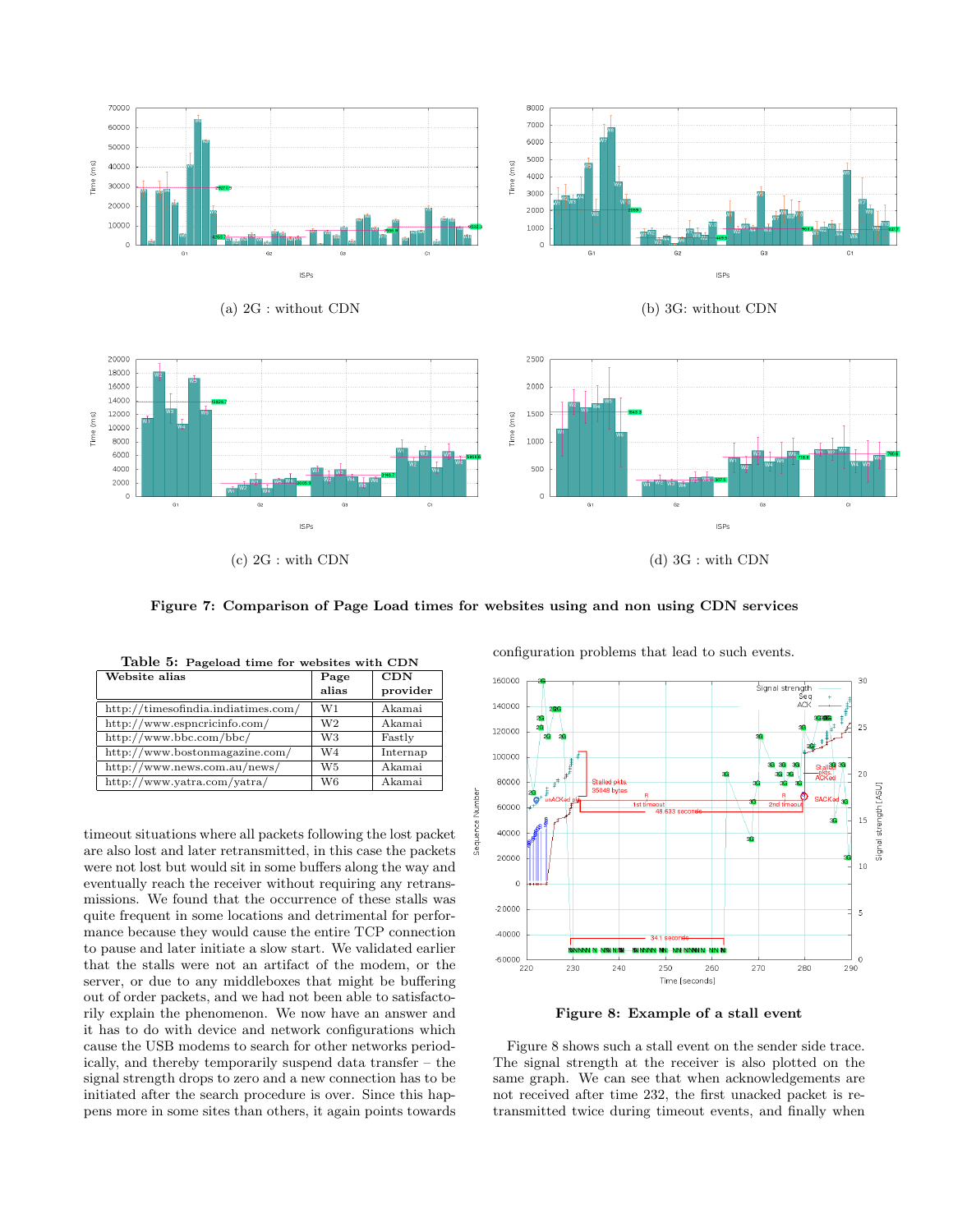the acknowledgement is received at time 240, it is soon after followed by an acknowledgement for the stalled packets without requiring any retransmissions for these packets. This shows that the stalled packets were actually transmitted just once before time 232; these packets were then waiting in some buffers along the way and reached the receiver together with the retransmitted packet. The signal strength trace shows that during this stall event, the receiver actually switched from a 2G to a 3G connection, and registered a signal strength of zero when the switching was in progress. A similar analysis of the receive side trace showed that the seemingly lost packet was actually received during its first transmission itself but the ack could not be transmitted because the device lost its signal. Therefore, due to the switching not only did the connection stall for more than 50 seconds, but TCP also went into repeated timeouts.

We investigate this in more detail. Figure 9 (a) shows the latency during different kinds of switching events that happen. Locations such as  $R_5$  and  $R_6$  on connection  $G_1$ only had 2G available and see switching from 2G to 2G with latencies as high as 20 seconds. Thus, even in the case of zero mobility, the modems go into a search phase like in a handoff. Other locations which had 3G available, see switching from 3G to 2G, 2G to 3G, and 3G to 3G, pointing to even more drastic outcomes from the search process. We do not know whether the search process was initiated by the mobile or the network, since both GSM and CDMA technologies allow both kinds of handovers, but the essential point this observation highlights is to reduce unnecessary events either through better configuration settings or more intelligent algorithms.

Figure 9 (b) shows the frequency of switching, with many locations witnessing a switching event every 40 seconds on average. The negative axis on this figure shows how often these switches led to stall events where there was at least one timeout, and many locations have such stalls once every minute. There are however also combinations of providers and locations with low switching frequencies, but such cases of good configuration settings are seemingly rare.

Figure 9 (c) plots the duration of these stall events. As in the example shown earlier, these stall durations run into tens of seconds. The events are therefore detrimental in the case of any long transfers since almost every minute some tens of seconds of connectivity goes unutilized, and in the case of TCP this further sends the connection into timeouts.

A deeper analysis of some locations reveals that 3G-2G switches are the most frequent, and in almost 50% of the cases these switches lead to stall events. This is shown in Figure 9 (d) for location *R*<sup>7</sup> with *G*<sup>1</sup> (BSNL). Other kinds of switches such as 3G-3G and 2G-3G are less frequent, and also lead to fewer stalls. A possible reason behind this observation that 3G-2G switches have the worst outcome, is that when a connection is in 3G before the switch then the latencies are lower and therefore there is a higher chance of timeouts occurring because of the switch.

Overall, we found that long duration downloads in most locations had stalls more than 40% of the time, and in some cases almost 90% of the downloads had stalls. Downloads without stalls gave a throughput 25% higher than downloads with stalls in the case of 2G, and 65% higher in the case of 3G connections. This seems like it could be an avoidable penalty: In the case of sites with only 2G access, repeated searching could be disabled, or at least made less frequent.

With sites having 3G and 2G access, a deeper analysis of the provider logs should be done to check if 3G access is being deliberately downgraded to 2G by the providers because their networks are underprovisioned, or the networks are just misconfigured and cause unnecessary switches.

When considered in perspective with the latency and throughput measurements in the earlier sections, it is clear that some providers are able to provide more consistent performance than others, and some sites are better configured than others. These observations therefore point towards the need for providers to be more careful in managing their networks, which can either be ensured through stronger and more appropriate regulations or through greater consumer awareness, so that the providers can be pushed to work harder at delivering better performance.

## 7. CONCLUSIONS

We showed through our measurements that the quality of service obtained by users differs considerably from advertised values by the telecom providers, and from values reported by them to the telecom regulatory authority in India. We also showed that in many cases just more careful configurations of the cellular networks could lead to better performance. We are now working together with a consumer rights organization to take up this evidence to the government regulators and argue for stronger QoS regulations in the country.

#### 8. ACKNOWLEDGEMENTS

This work was supported with funding from the Ford Foundation. We are deeply grateful to our field partners, PRADAN, Vikas Samvad, Air Jaldi, and Gram Vaani, who provided invaluable support to run the experiments. We also acknowledge the strong support that CUTS (Consumer Unity and Trust Society) has provided to help us understand the QoS regulatory framework in India, and have partnered with us to work towards stronger regulations in the country.

#### 9. REFERENCES

- [1] Personal communication with TRAI officials, June 2015.
- [2] A. Akella, S. Seshan, and A. Shaikh. An Empirical Evaluation of Wide-area Internet Bottlenecks. In *Proc. IMC*, 2003.
- [3] J. J. Alcaraz, F. Cerdan, and J. Garcia-Haro. Optimizing TCP and RLC Interaction in the UMTS Radio Access Network. *Network Magazine of Global Internetworking*, 2006.
- [4] P. Benko, G. Malicsko, and A. Veres. A Large-scale, Passive Analysis of End-to-End TCP Performance Over GPRS. In *Proc. INFOCOM 2004*, 2004.
- [5] R. Chakravorty, A. Clark, and I. Pratt. GPRSWeb: Optimizing the Web for GPRS Links. In *Proc. International conference on Mobile Systems, Applications and Services*, 2003.
- [6] M. Chetty, S. Sundaresan, S. Muckaden, N. Feamster, and E. Callandro. Measuring Broadband Performance in South Africa. In *Proc. ACM DEV*, 2014.
- [7] 3G consumer. Pathetic Internet Speeds on 3G, http://bit.ly/1KH1JT5, http://bit.ly/1KH1JT5, Sept 2015. [8] M. Dischinger, A. Haeberlen, K. Gummadi, and S. Saroiu.
- Characterizing Residential Broadband Networks. In *IMC*, 2007. [9] A. Elmokashfi, A. Kvalbein, J. Xiang, and K. Evensen.
- Characterizing Delays in Norwegian 3G Networks. In *Proc. PAM*, 2012.
- [10] J. Gettys. Bufferbloat: Dark Buffers in the Internet. *Internet Computing, IEEE*, 15(3):96–96, 2011.
- [11] Tata Group. Tatas Vault Ahead in Telecom, Acquire 25% Stake in VSNL, http://bit.ly/1V5WxyN, February 2002.
- [12] H. Inamura, G. Montenegro, R. Ludwig, A. Gurtov, and F. Khafizov. TCP over Second (2.5G) and Third (3G)